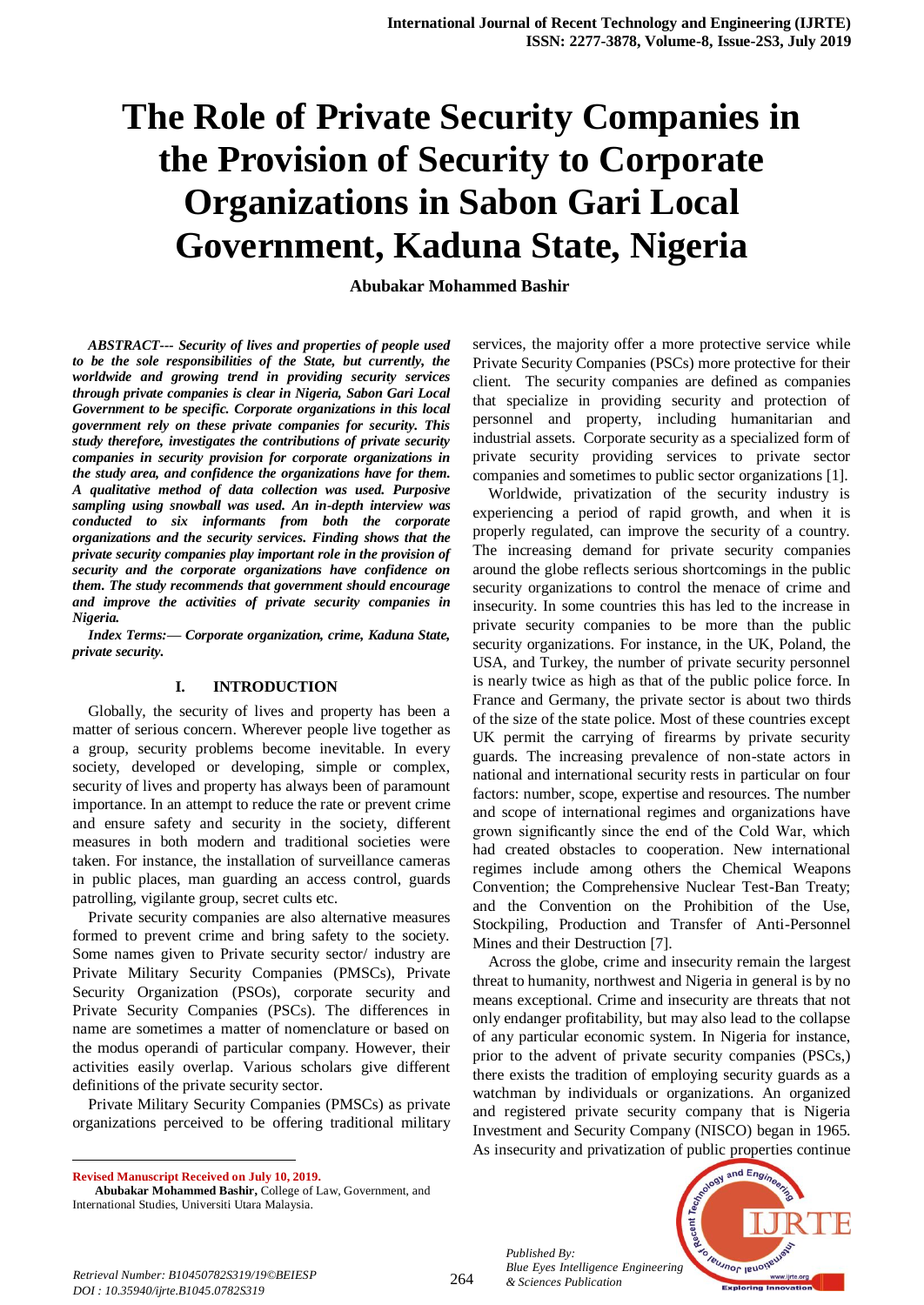### **THE ROLE OF PRIVATE SECURITY COMPANIES IN THE PROVISION OF SECURITY TO CORPORATE ORGANIZATIONS IN SABON GARI LOCAL GOVERNMENT, KADUNA STATE, NIGERIA**

to increase in Nigeria, particularly from 1999 at the beginning of this democratic dispensation, the demand for private security companies increased. The country has witnessed the proliferation of PSCs and informal security organizations. This increase in the demand may be attributed to the worrisome state of insecurity in the country and the inability of the Nigeria Police Force to curtail the situation. Private security personnel can be seen guarding businesses, banks, communities, private and public organizations in major cities of the country. It is difficult to give the accurate size of the private security companies that operate in the country because some of them are unlicensed and unregistered. However, the number of private security organizations (PSOs) was estimated to be between 1,500 and 2000 and employing in excess of 100, 000 people in Nigeria. This estimate, therefore, shows that, private security companies have become a major part of the Nigerian economy [2].

According to [4], the business of private security is growing and has gone through a silent revolution. This rapid growth and expansion of the private security companies in Nigeria cannot be ignored or go unnoticed. Fear of crime seems to be a very plausible explanation for the growth in the private security companies. People are no longer content to leave security issues to public security organizations in Nigeria. This informed the decision taken by hunters and civilians to combat terrorism in north eastern part of the country. In Nigeria today, security responsibilities are shared with different organizations like ethnic militias, vigilante groups and private security companies. Although this happened as a result of the fear of insecurity, it is an aberration to section 214 (1) of the 1999 constitution of the Federal Republic of the Nigeria, which stipulates that only the Nigeria police shall be the only police force in Nigeria. Communities of highly placed people, private and public organizations in Nigeria, northwest in particular have become increasingly reliant on private security companies. This is unfortunate because the mode of operation of private security companies that is supposed to provide safety for all look like that of the public security organizations. It is not just companies that need additional security for private companies today, private individuals rich or poor, local and public authorities, and the government also needs private security services because of the high rate of insecurity in Nigeria. This paper will therefore, concentrate on the function and the acceptability of the private security companies to the corporate organization.

## **II. METHODOLOGY**

Sabon Gari as a case study for this paper is one of the 23 local government areas of Kaduna State. The local government is bordered to Zaria, Kudan, Igabi and Giwa local government areas. It's a host of many private organization and train station. Research design is a usual qualitative technique use to discover a limited system indepth [3]. The case study research design is usually conducted in a place limited in term of place, time, or some physical boundaries. The data collection method was qualitative using in-depth inter-views. This study sourced and used primary and secondary data. One – on – one indepth interview as a significant tool for data collection was

used. Interview assist the researcher to realise the task set out to achieve, such as explaining the phenomenon, or measuring them, identifying the specific problem of the research question [5]. For these reasons, semi structured indepth interview was designed and administered to security personnel and mangers of the organizations. The interview schedule was designed for the key informants to describe the roles and acceptability of private security companies in Sabon Gari Local government area.

# **III. RESULTS AND DISCUSSION**

Majority of the informants interviewed agreed that the security of corporate organizations in Sabon Gari local government is shouldered on the private security companies. For instance, some of the informants interviewed have these say, "the private security personnel here are trying they are responsible in guiding the customers and the protection of the environment, however, they are always challenged by lack of equipment", (inf. 5). Another informant corroborated the above argument as follows:

*The security and organization of activities in this bank is the responsibility of our firm (private security company). We arrange the activities, inspect and prevent any doubtful act. Our men are all over the banking premises, some with* 

*uniform while some on private wears (Inf. 3).*

Corroborating the above submission, another informant has this to say "the private security companies have been very active the monitoring of services and rapid response to any eventuality" inf. 6. This shows that the private security plays good role in the provision of security in the study area. The above finding was corroborated by [8] which found the roles of private security company as an organization with the ability to provide a proximate capacity for violence that is they provide defensive security services, equipment, and training to (mostly) multinational corporations, businesses, humanitarian agencies, and individuals. This shows that private companies in the study area a playing the needed roles.

Another informant who is a manager in one of the corporate organisations argued as follows:

*The private security guards are doing their best, in fact, I feel protected with them. They are always here all the time rendering very important services to our organization. Yes, some of them are train and give us very good advice on the security of this organization. From the report they write* 

*daily you get to understand they are very good in the provision of security. However, the only problem they are face with is the lack of arms to face criminals, (Inf. 1 and 6).*

The study shows that very good number of the security companies operating in Sabon Gari local government of Kaduna State, have competent and trust worthy security guards. For instance, an in-formant has this to say:

*One of the cardinal points of our operation is professionalism, our men are well trained by retired military* 

*officers under the supervision of civil defense. They are train on general security and administration. However, you find some of the organization that recruit members that are* 



*Published By:*

*& Sciences Publication*